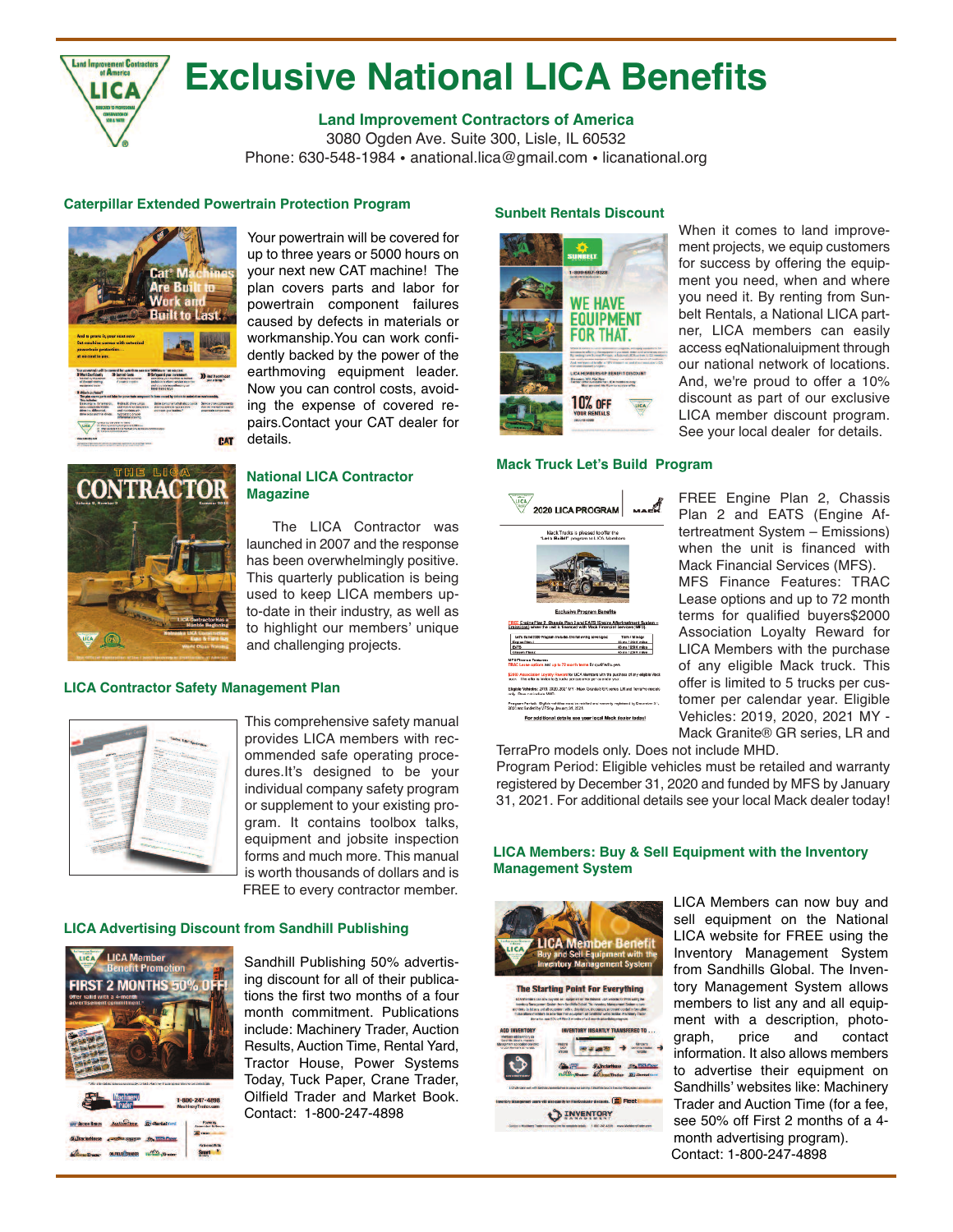#### **LICA Member eCommerce Benefit**



LICA Members can sell directly from their websites with the eCommerce benefit from Sandhills Global. Make it easy for your customers and turn your website into a convenient place to shop. cCommerce takes care of checkout and invoicing for you and your customers.

Contact: 1-800-247-4898

**25% OFF AT PIEDMONTESE.COM**

# **LICA Member Currency Benefit**



LICA Member Equipment Financing from CurrencyFinance is financing for members or their customers who want to purchase equipment. There are no prepayment penalties, selectable terms up to 72 months and finance options up to \$150,000.

LICA Member Credit Card Processing from CurrencyPay. Benefits include: multiple payment method options, complementary bluetooth card reader or POS terminal, no

contract or commitment with transparent, at processing fee, rebates for processing - reduce your fees to 0%, and a one-time \$10 sign-up fee. Contact: 1-800-247-4898

#### **LICA Member Premium Hosted Website Benefit**



LICA members can host their websites with Sandhills Global and receive 5% off a HTML package and 10% off a CMS package in addition to free banner advertising online. See your website advertised on Machinery Trader or Auction Time and reach more potential customers. When hosting with Sandhills you receive: priority level service, professional data backup, communication with the designer and it's all completely customizable. Contact: 1-800-247-4898



**LICA Beef Benefit**

LICA Member Beef Benefit

# **The LICA Portal**



Log-in to your personalized LICA Portal & you can search for safety materials. The LICA Portal Offers: OSHA Requirements, Risk Mgmt. Materials, Property & Casualty Info. and more! All are ready to download, print and customize for your needs. Contact: anational.lica@gmail.com

# **Petrocon CAT Parts Replacement Program**



Petrocon has launched a brand new CAT® aftermarket replacement parts program. This national offering will be a full comprehensive program to replace OEM Caterpillar® parts at substantial savings to our contractors. Expected savings are 20-40% over OEM parts.

Contact: 866-548-8750

#### **Petrocon**



This program will generate savings for LICA members.Members will receive a minimum savings of 10% on their oil, tires, electric, cellular expense and possibly much more, pending the geography the member resides in. You will also have access to the Petrocon Portal to make ordering even easier! www.petrocon.org/portal.html Contact: 866-548-8750 or jdgiov@petrocon.org

#### **Cooper Tire Program**



Petrocon can now offer a special discount program with Cooper Tire & Rubber Company. It's an American company that specializes in design, manufacturing and sales of replacement commercial truck tires.

Contact: 866-548-8750 or jdgiov@petrocon.org